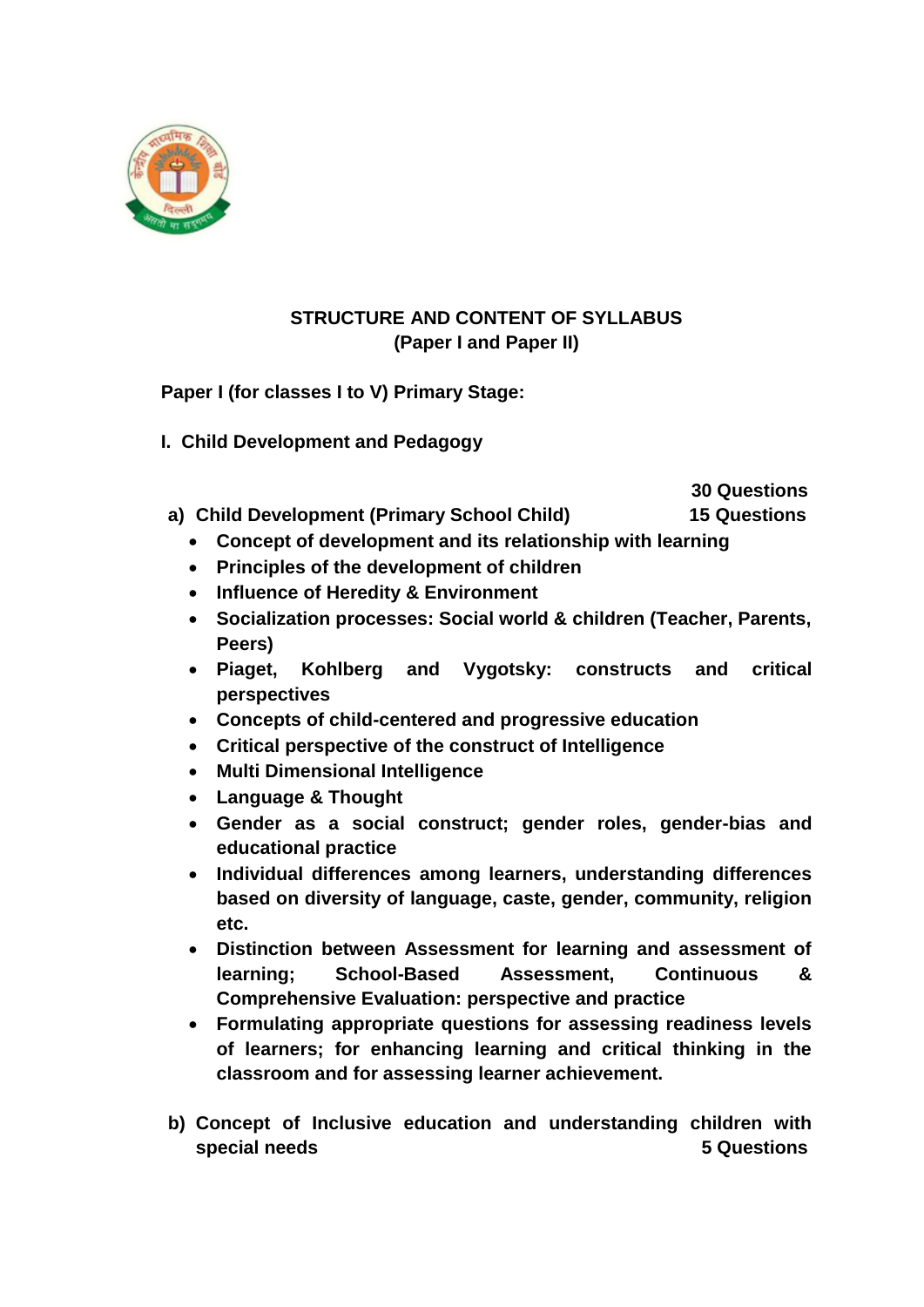- **Addressing learners from diverse backgrounds including disadvantaged and deprived**
- **Addressing the needs of children with learning difficulties, 'impairment' etc.**
- **Addressing the Talented, Creative, Specially abled Learners**

**c) Learning and Pedagogy 10 Questions**

- **How children think and learn; how and why children 'fail' to achieve success in school performance.**
- **Basic processes of teaching and learning; children's strategies of learning; learning as a social activity; social context of learning.**
- **Child as a problem solver and a 'scientific investigator'**
- **Alternative conceptions of learning in children, understanding children's 'errors' as significant steps in the learning process.**
- **Cognition & Emotions**
- **Motivation and learning**
- **Factors contributing to learning – personal & environmental**

### **II. Language I. 30 Questions**

**a) Language Comprehension 15 Questions Reading unseen passages – two passages one prose or drama and one poem with questions on comprehension, inference, grammar and verbal ability (Prose passage may be literary, scientific, narrative or discursive)**

- **b) Pedagogy of Language Development 15 Questions**
- **Learning and acquisition**
- **Principles of language Teaching**
- **Role of listening and speaking; function of language and how children use it as a tool**
- **Critical perspective on the role of grammar in learning a language for communicating ideas verbally and in written form**
- **Challenges of teaching language in a diverse classroom; language difficulties, errors and disorders**
- **Language Skills**
- **Evaluating language comprehension and proficiency: speaking, listening, reading and writing**
- **Teaching- learning materials: Textbook, multi-media materials, multilingual resource of the classroom**
- **•** Remedial Teaching
- **III. Language – II 30 Questions**

**a) Comprehension 15 Questions**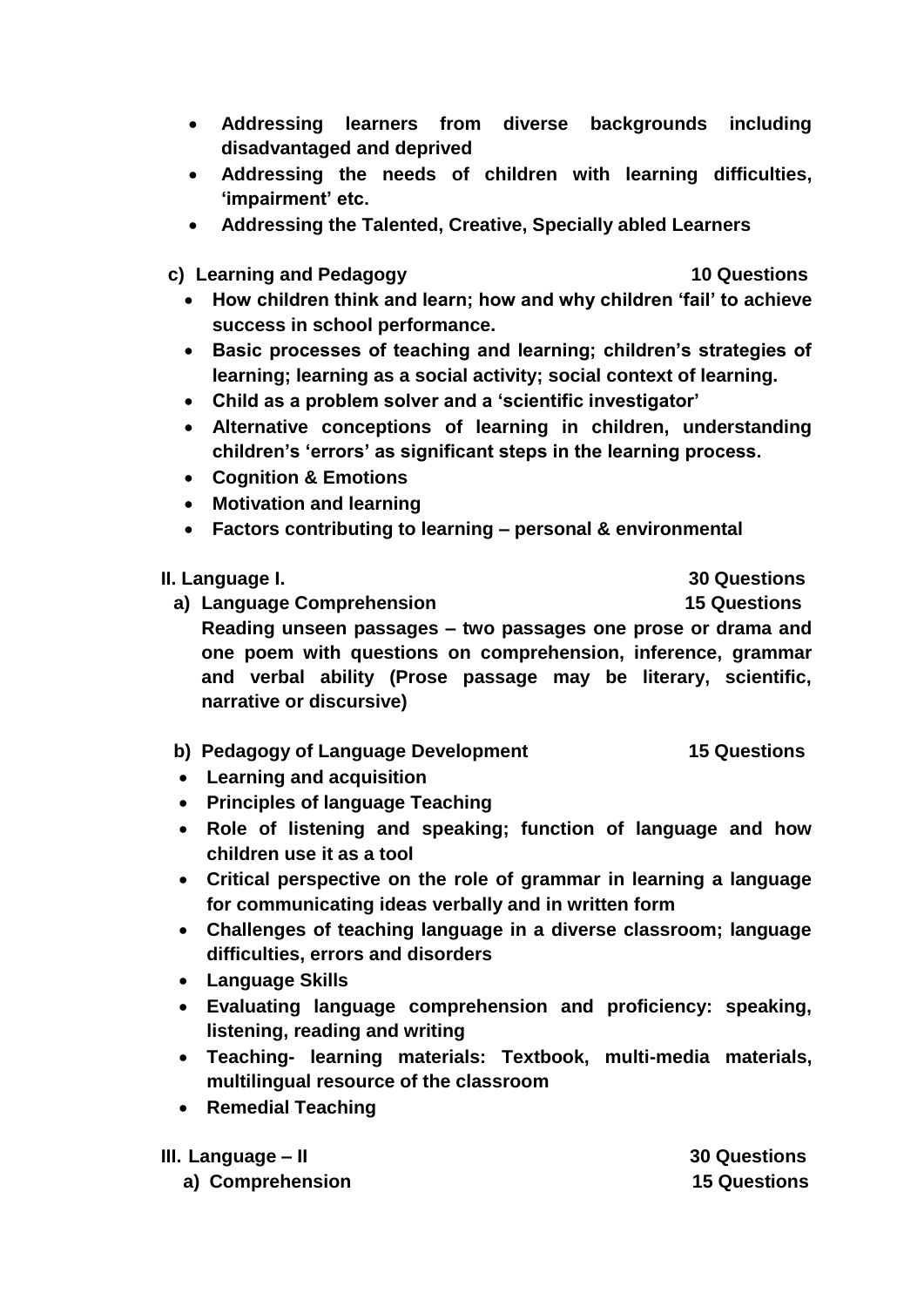**Two unseen prose passages (discursive or literary or narrative or scientific) with question on comprehension, grammar and verbal ability**

### **b) Pedagogy of Language Development 15 Questions**

- **Learning and acquisition**
- **Principles of language Teaching**
- **Role of listening and speaking; function of language and how children use it as a tool**
- **Critical perspective on the role of grammar in learning a language for communicating ideas verbally and in written form;**
- **Challenges of teaching language in a diverse classroom; language difficulties, errors and disorders**
- **Language Skills**
- **Evaluating language comprehension and proficiency: speaking, listening, reading and writing**
- **Teaching – learning materials: Textbook, multi-media materials, multilingual resource of the classroom**
- **•** Remedial Teaching

#### **IV. Mathematics 30 Questions**

- 
- **Geometry**
- **Shapes & Spatial Understanding**
- **Solids around Us**
- **Numbers**
- **Addition and Subtraction**
- **Multiplication**
- **Division**
- **Measurement**
- **Weight**
- **Time**
- **Volume**
- **Data Handling**
- **Patterns**
- **Money**

**b) Pedagogical issues** 15 Questions

 **Nature of Mathematics/Logical thinking; understanding children's thinking and reasoning patterns and strategies of making meaning and learning**

**a) Content 15 Questions**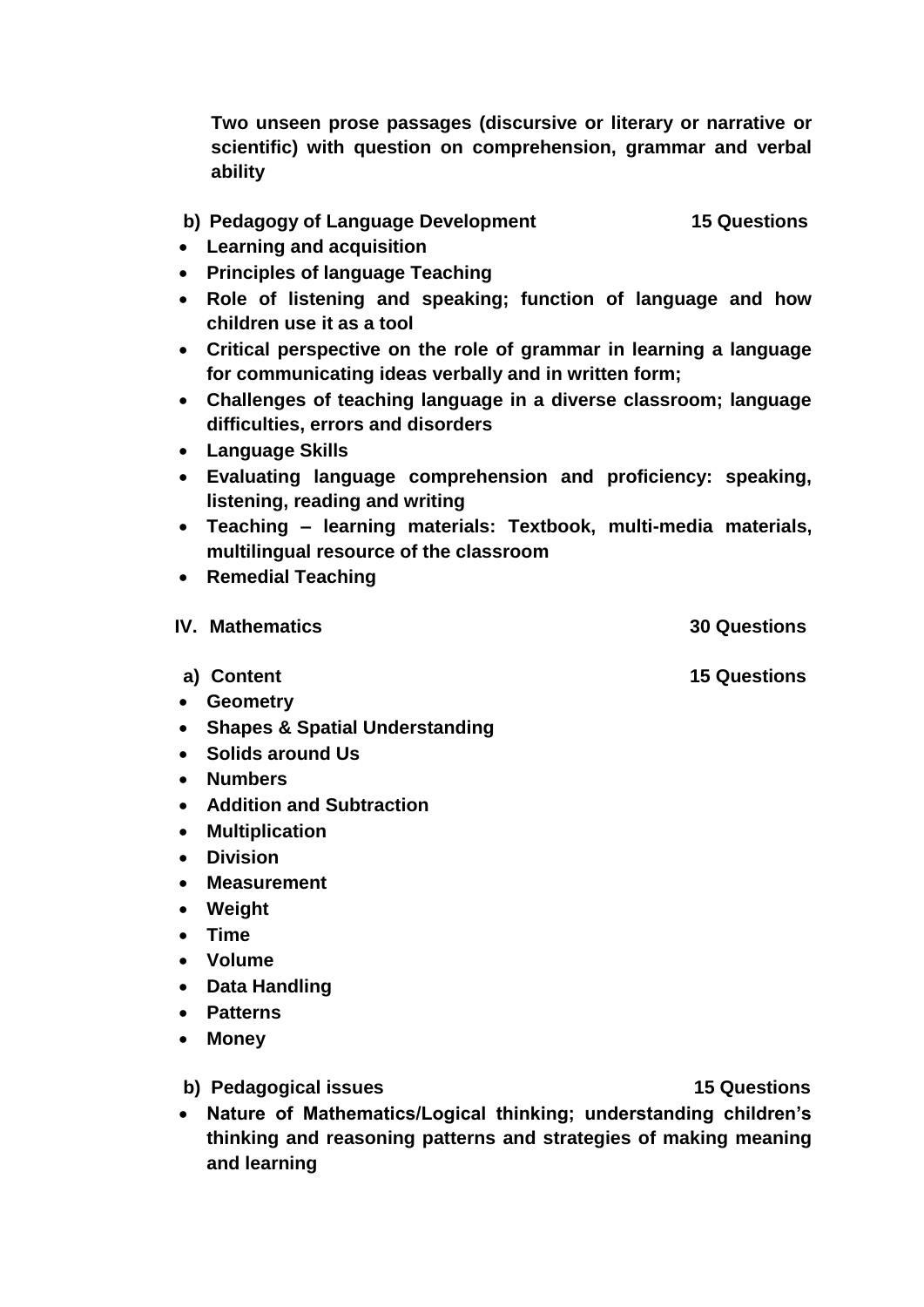- **Place of Mathematics in Curriculum**
- **Language of Mathematics**
- **Community Mathematics**
- **Evaluation through formal and informal methods**
- **Problems of Teaching**
- **Error analysis and related aspects of learning and teaching**
- **Diagnostic and Remedial Teaching**
- **V. Environmental Studies 30 Questions**
	- **a) Content 15 Questions**
- **I. Family and Friends:**
	- **1.1 Relationships**
	- **1.2 Work and Play**
	- **1.3 Animals**
	- **1.4Plants**
- **II. Food**
- **III. Shelter**
- **IV. Water**
- **V. Travel**
- **VI. Things We Make and Do**
	- **b) Pedagogical Issues** 15 Questions
	- **Concept and scope of EVS**
	- **Significance of EVS, integrated EVS**
	- **Environmental Studies & Environmental Education**
	- **Learning Principles**
	- **Scope & relation to Science & Social Science**
	- **Approaches of presenting concepts**
	- **Activities**
	- **Experimentation/Practical Work**
	- **Discussion**
	- **CCE**
	- **Teaching material/Aids Problems**

**Paper II (for classes VI to VIII) Elementary Stage:** 

- **I.** Child Development and Pedagogy 30 Questions
- **a) Child Development (Elementary School Child) 15 Questions**
	- **Concept of development and its relationship with learning**
	- **Principles of the development of children**
	- **Influence of Heredity & Environment**

- 
- 
-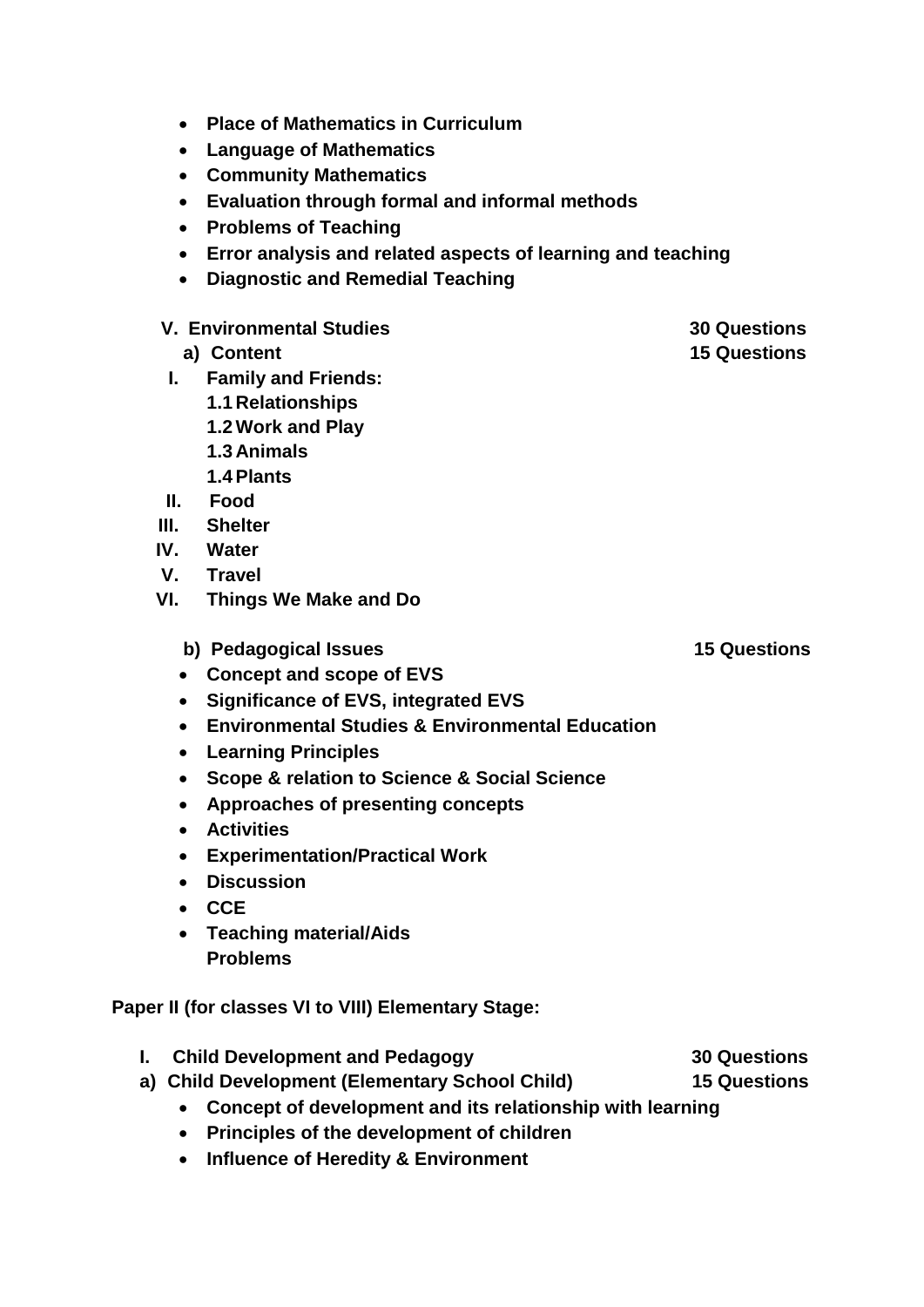- **Socialization processes: Social world & children (Teacher, Parents, Peers)**
- **Piaget, Kohlberg and Vygotsky: constructs and critical perspectives**
- **Concepts of child-centered and progressive education**
- **Critical perspective of the construct of Intelligence**
- **Multi Dimensional Intelligence**
- **Language & Thought**
- **Gender as a social construct; gender roles, gender-bias and educational practice**
- **Individual differences among learners, understanding differences based on diversity of language, caste, gender, community, religion etc.**
- **Distinction between Assessment for learning and assessment of learning; School-Based Assessment, Continuous & Comprehensive Evaluation: perspective and practice**
- **Formulating appropriate questions for assessing readiness levels of learners; for enhancing learning and critical thinking in the classroom and for assessing learner achievement.**
- **b) Concept of Inclusive education and understanding children with special needs 5 Questions** 
	- **Addressing learners from diverse backgrounds including disadvantaged and deprived**
	- **Addressing the needs of children with learning difficulties, 'impairment' etc.**
	- **Addressing the Talented, Creative, Specially abled Learners**
- **c) Learning and Pedagogy 10 Questions**

- **How children think and learn; how and why children 'fail' to achieve success in school performance.**
- **Basic processes of teaching and learning; children's strategies of learning; learning as a social activity; social context of learning.**
- **Child as a problem solver and a 'scientific investigator'**
- **Alternative conceptions of learning in children, understanding children's 'errors' as significant steps in the learning process.**
- **Cognition & Emotions**
- **Motivation and learning**
- **Factors contributing to learning – personal & environmental**

**II. Language I. 30 Questions**

**a) Language Comprehension 15 Questions Reading unseen passages – two passages one prose or drama and one poem with questions on comprehension, inference, grammar**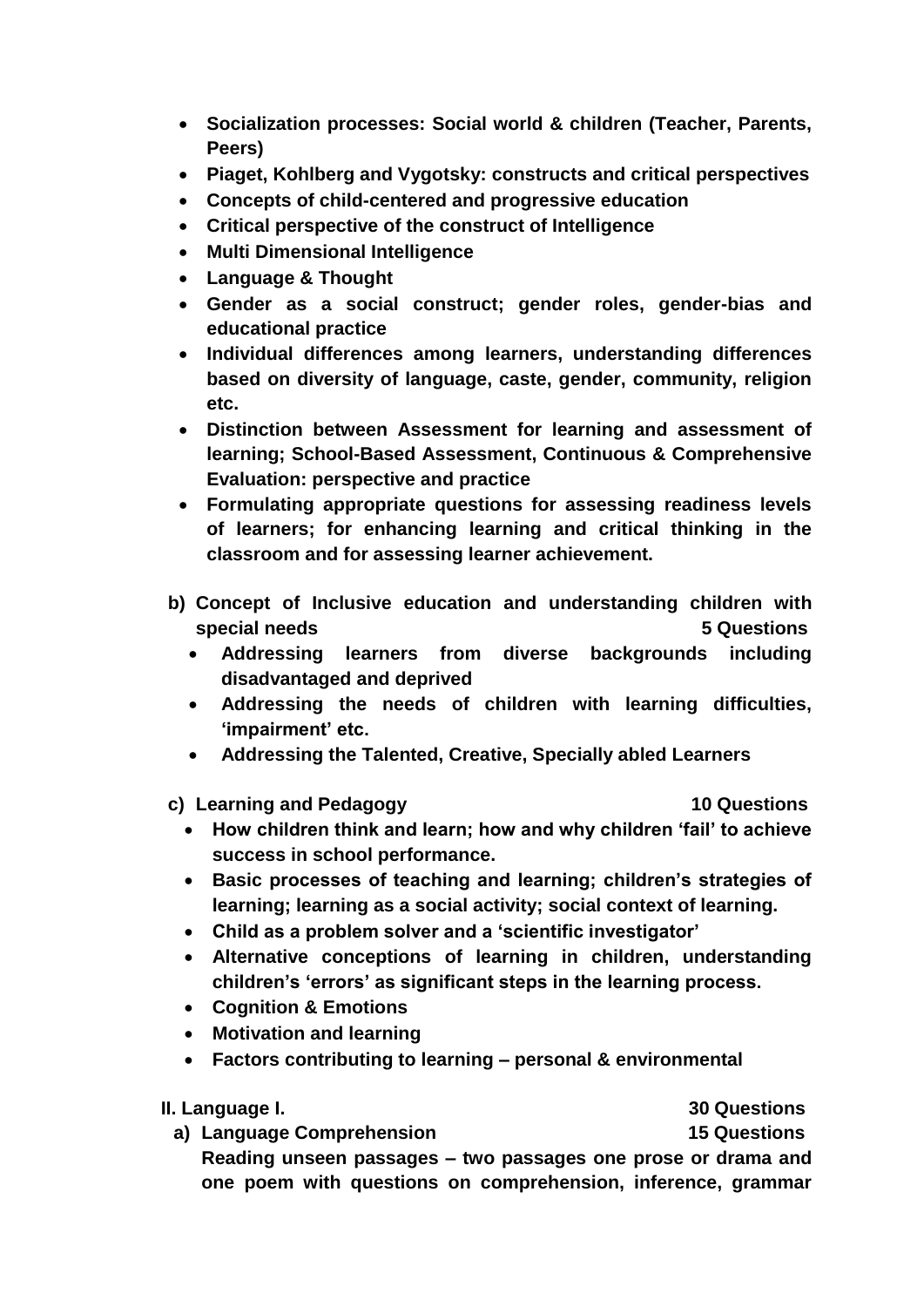**and verbal ability (Prose passage may be literary, scientific, narrative or discursive)**

# **b) Pedagogy of Language Development 15 Questions**

- **Learning and acquisition**
- **Principles of language Teaching**
- **Role of listening and speaking; function of language and how children use it as a tool**
- **Critical perspective on the role of grammar in learning a language for communicating ideas verbally and in written form;**
- **Challenges of teaching language in a diverse classroom; language difficulties, errors and disorders**
- **Language Skills**
- **Evaluating language comprehension and proficiency: speaking, listening, reading and writing**
- **Teaching- learning materials: Textbook, multi-media materials, multilingual resource of the classroom**
- **•** Remedial Teaching

### **III. Language – II 30 Questions**

**a) Comprehension 15 Questions Two unseen prose passages (discursive or literary or narrative or scientific) with question on comprehension, grammar and verbal ability**

- **b) Pedagogy of Language Development 15 Questions**
- **Learning and acquisition**
- **Principles of language Teaching**
- **Role of listening and speaking; function of language and how children use it as a tool**
- **Critical perspective on the role of grammar in learning a language for communicating ideas verbally and in written form;**
- **Challenges of teaching language in a diverse classroom; language difficulties, errors and disorders**
- **Language Skills**
- **Evaluating language comprehension and proficiency: speaking, listening, reading and writing**
- **Teaching – learning materials: Textbook, multi-media materials, multilingual resource of the classroom**
- **•** Remedial Teaching
- **IV. (A) Mathematics and Science:60 Questions**
	- **(i) Mathematics 30 Questions**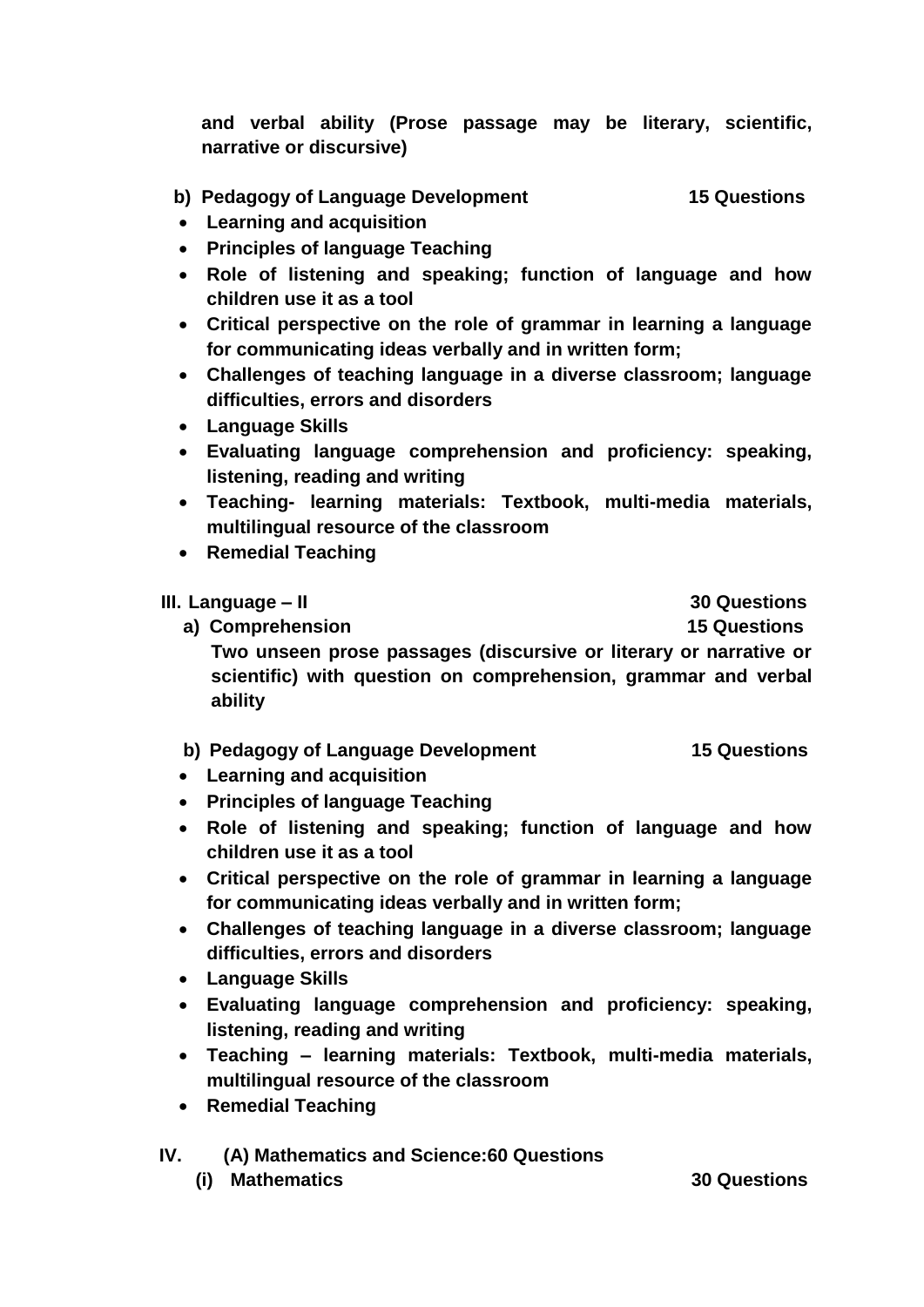- **a) Content 20 Questions**
- 
- **Number System**
	- **Knowing our Numbers**
	- **Playing with Numbers**
	- **Whole Numbers**
	- **Negative Numbers and Integers**
	- **Fractions**
- **Algebra** 
	- **Introduction to Algebra**
	- **Ratio and Proportion**
- **Geometry**
	- **Basic geometrical ideas (2-D)**
	- **Understanding Elementary Shapes (2-D and 3-D)**
	- **Symmetry: (reflection)**
	- **Construction (using Straight edge Scale, protractor, compasses)**
- **Mensuration**
- **Data handling**
- **b) Pedagogical issues** 10 Questions
- **Nature of Mathematics/Logical thinking**
- **Place of Mathematics in Curriculum**
- **Language of Mathematics**
- **Community Mathematics**
- **Evaluation**
- **Remedial Teaching**
- **Problem of Teaching**
- 
- 
- **I. Food**
	- **Sources of food**
	- **Components of food**
	- **Cleaning food**
- **II. Materials**
	- **Materials of daily use**
- **III. The World of the Living**
- **IV. Moving Things People and Ideas**
- **V. How things work**

**(ii) Science 30 Questions a) Content 20 Questions**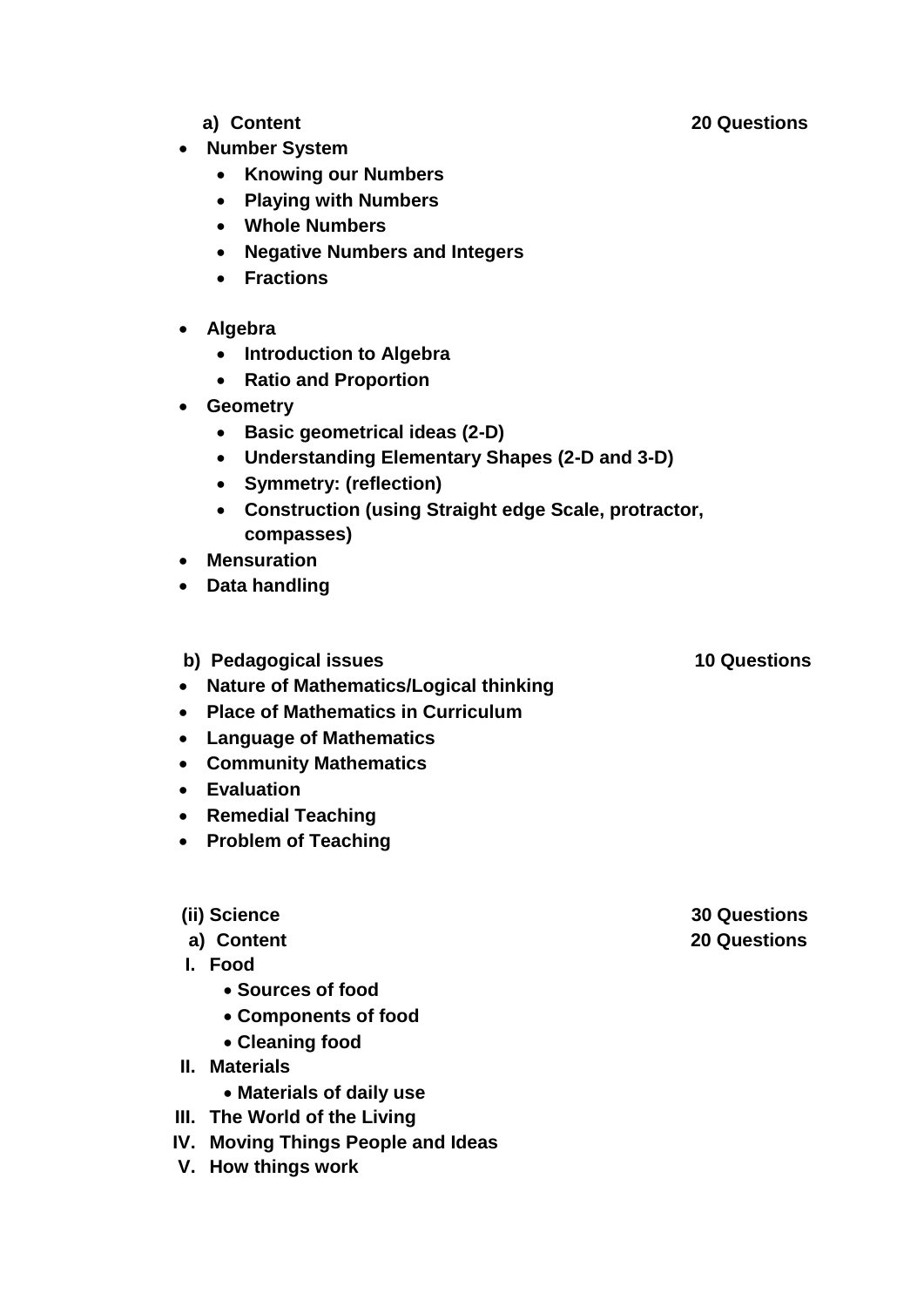- **Electric current and circuits**
- **Magnets**
- **VI. Natural Phenomena**
- **VII. Natural Resources**
	- **b) Pedagogical issues** 10 Questions
	- **Nature & Structure of Sciences**
	- **Natural Science/Aims & objectives**
	- **Understanding & Appreciating Science**
	- **Approaches/Integrated Approach**
	- **Observation/Experiment/Discovery (Method of Science)**
	- **Innovation**
	- **Text Material/Aids**
	- **Evaluation – cognitive/psychomotor/affective**
	- **Problems**
	- **Remedial Teaching**

# **V. Social Studies/Social Sciences 60 Questions**

- 
- **I. History**
	- **When, Where and How**
	- **The Earliest Societies**
	- **The First Farmers and Herders**
	- **The First Cities**
	- **Early States**
	- **New Ideas**
	- **The First Empire**
	- **Contacts with Distant lands**
	- **Political Developments**
	- **Culture and Science**
	- **New Kings and Kingdoms**
	- **Sultans of Delhi**
	- **Architecture**
	- **Creation of an Empire**
	- **Social Change**
	- **Regional Cultures**
	- **The Establishment of Company Power**
	- **Rural Life and Society**
	- **Colonialism and Tribal Societies**
	- **The Revolt of 1857-58**
	- **Women and reform**
	- **Challenging the Caste System**
- 
- **a) Content 40 Questions**